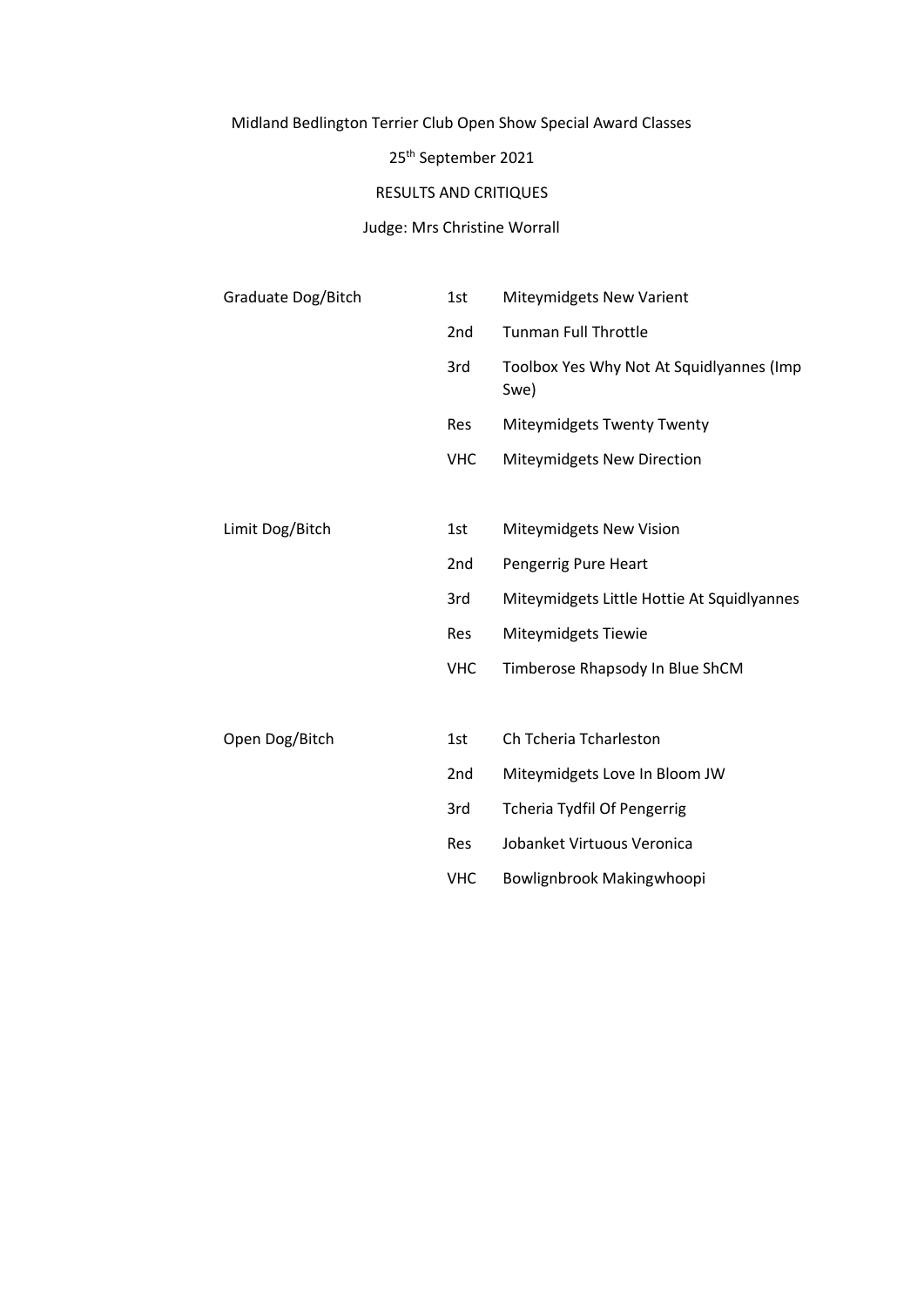# MIDLAND BEDLINGTON TERRIER CLUB SPECIAL AWARD CLASSES 25TH SEPTEMBER 2021

I would like to thank the exhibitors for their terrific entry, for accepting their placings so graciously and also to my steward who kept it all well organised.

A couple of things that I noted that had changed from the last time that I judged which were firstly a lot of the exhibits were lacking in muscle tone and general condition and that movement has also deteriorated in that very few of them moved with drive. There were also a lot of dirty teeth which is easily remedied. However, on a good note, I didn't find any bad mouths or feet.

#### GRADUATE DOG/BITCH (6 entries 0 absent)

1 st Bannisters Miteymidgets New Variant – Still a baby at just 7 months of age but she is feminine with a sweet expression, correctly angled front, nice length of neck, dark jacket of great texture. Moved well for one so young.

2 nd Oxbury & amp; Tonners Tunman Full Throttle – Nice size blue dog with a masculine head, thin ears and

correct bite. Going through the leggy stage at the moment as he still has a lot of maturing to do but given time I'm sure he will have a promising future. Moved OK.

### LIMIT DOG/BITCH (6 entries 0 absent)

1 st Bannisters Miteymidgets New Vision – Litter brother to my Graduate class winner and a lot of the

same comments apply .However, this young dog has defiantly got more of the wow factor in my opinion. Saying he is only 7 months old he moved round the ring like he was much older, one of the few exhibits that had drive from the rear. Lovely reach of neck, large punishing teeth and very dark jacket of excellent texture. I'm sure he has a very promising future.

2 nd Jones's Pengerrig Pure Heart – Lovely feminine expression with correct scissor bite, thin ears laying flat to her cheeks. Good length to height ratio with the correct outline which she kept on the move. Well textured coat and moved well.